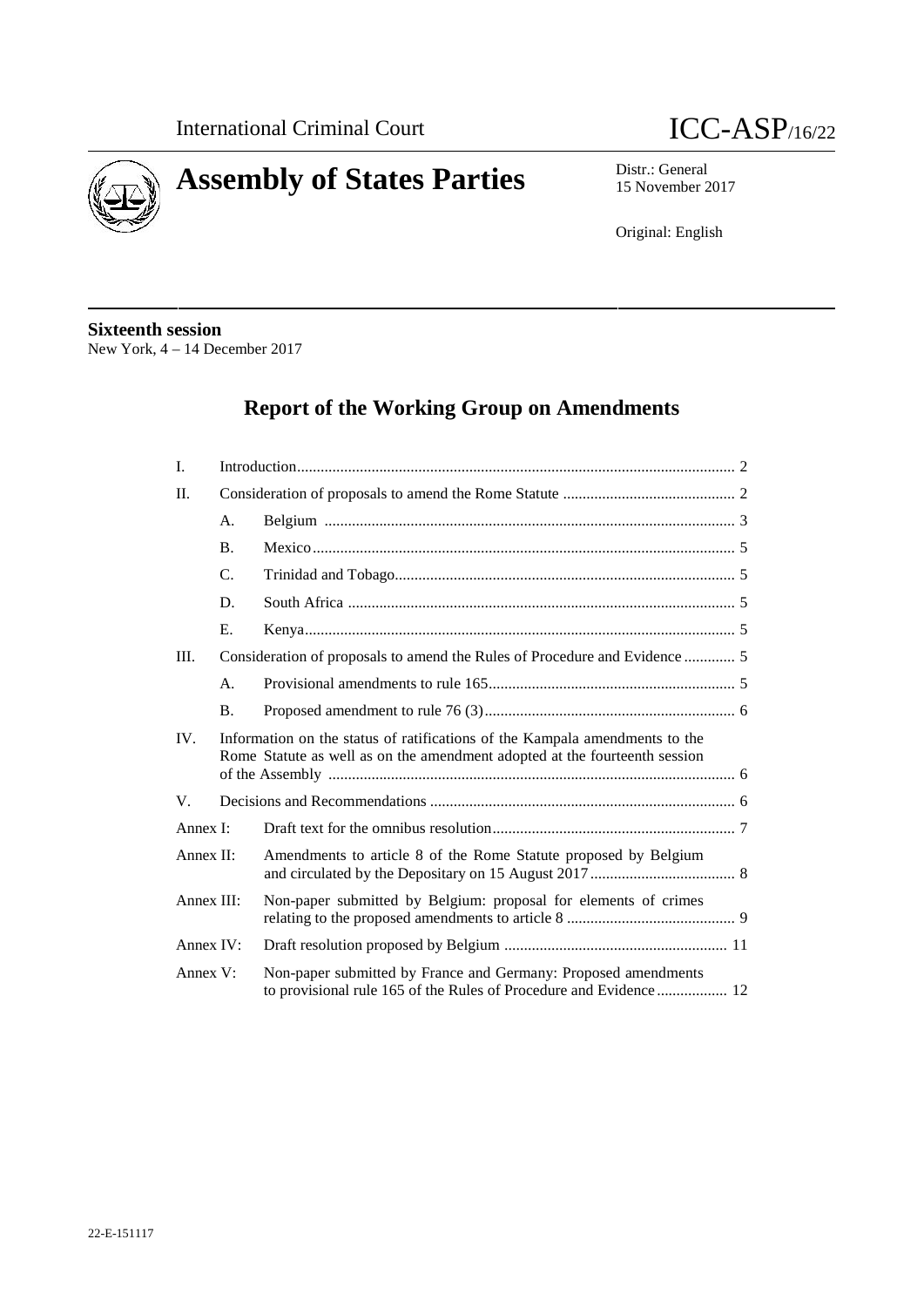# **I. Introduction**

1. The present report is submitted pursuant to the mandate given by the Assembly of State Parties ("the Assembly") to the Working Group on Amendments ("the Working Group"). The Working Group was established by Assembly resolution ICC-ASP/8/Res.6 for the purpose of considering amendments to the Rome Statute proposed in accordance with article 121, paragraph 1, of the Statute as well as any other possible amendments to the Rome Statute and to the Rules of Procedure and Evidence, with a view to identifying amendments to be adopted in accordance with the Rome Statute and the Rules of Procedure of the Assembly.

2. The Working Group's consideration of amendment proposals to the Rome Statute and to the Rules of Procedure and Evidence is governed by the Terms of Reference set out in Assembly resolution ICC-ASP/11/Res.8, annex II. The amendment procedure for the Rules of Procedure and Evidence is also governed by the "Roadmap on reviewing the criminal procedures of the International Criminal Court", the main purpose of which is to facilitate a structured dialogue between key stakeholders on proposed amendments to the Rules of Procedure and Evidence.<sup>1</sup> In endorsing the Roadmap by resolutions ICC-ASP/11/Res.8 and ICC-ASP/12/Res.8, the Assembly has reaffirmed the role of the Working Group in receiving and considering recommendations to the Assembly on proposals of amendments to the Rules of Procedure and Evidence.

3. At its fifteenth session, the Assembly invited the Working Group to continue its consideration of all amendment proposals in accordance with the Terms of Reference of the Working Group, and requested the Working Group to submit a report for the consideration of the Assembly at its sixteenth session.<sup>2</sup>

4. On 20 December 2016, the Bureau reappointed via a silence procedure Ambassador May-Elin Stener (Norway) as Chairperson of the Working Group.<sup>3</sup>

5. The Working Group met on 14 February 2017 to commence its work. Cognizant of the importance of holding regular meetings, the Working Group agreed to meet approximately every six weeks. It held seven intersessional meetings, on 14 February, 16 March, 24 April, 20 June, 28 August, 26 September, and 19 October 2017.

# **II. Consideration of proposals to amend the Rome Statute**

6. The Working Group had before it those amendment proposals previously referred to it by the Assembly at its eighth session, as well as those transmitted by the Depositary of the Rome Statute on 14 March  $2014<sup>4</sup>$ . It also had before it the non-paper submitted by Belgium on 3 May 2016 containing new provisions complementing proposed amendments 2 and 3 relating to article 8 of the Rome Statute proposed by Belgium and co-sponsored by 13 delegations.

7. As in the past, proponents were given the opportunity, at each meeting of the Working Group, to provide updates on their proposals. All delegations were invited to comment on the different proposals before the Working Group.

<sup>&</sup>lt;sup>1</sup> The Roadmap is contained in the Report of the Bureau on the Study Group on Governance to the eleventh session of the Assembly (ICC/ASP/11/31), annex I. The Revised Roadmap is contained in the Report of the

Bureau on the Study Group on Governance to the twelfth session of the Assembly (ICC-ASP/12/37, annex I). <sup>2</sup> *Official Records of the Assembly of States Parties to the Rome Statute of the International Criminal Court, Fifteenth session, The Hague, 16 - 24 November 2016 (*ICC-ASP/15/20), vol. I, part III, ICC-ASP/15/Res.5,

annex I, paras. 19(a) and (b).<br> $3$  Bureau of the Assembly of States Parties, 1st meeting, 16 February 2017, Agenda and decisions, annex, available at https://asp.icc-cpi.int/iccdocs/asp\_docs/Bureau/ICC-ASP-2017-Bureau-01-16Feb2017.pdf<br>
<sup>4</sup> These currents

These amendment proposals are contained in the Report of the Working Group on Amendments to the thirteenth session of the Assembly (ICC-ASP/13/31). They are available on the website of the Assembly https://asp.icc cpi.int/en\_menus/asp/WGA/Pages/default.aspx and, having been notified to the Depositary, are also available at the United Nations Treaty Collection, https://treaties.un.org/Pages/ViewDetails.aspx?src=TREATY&mtdsg\_no=X VIII-10&chapter=18&clang=\_en.

<sup>5</sup> Report of the Working Group on Amendments to the fifteenth session of the Assembly (ICC-ASP/15/24), annex III. The non-paper also included a proposal on elements of crimes relating to the proposed amendments to article 8 of the Rome Statute.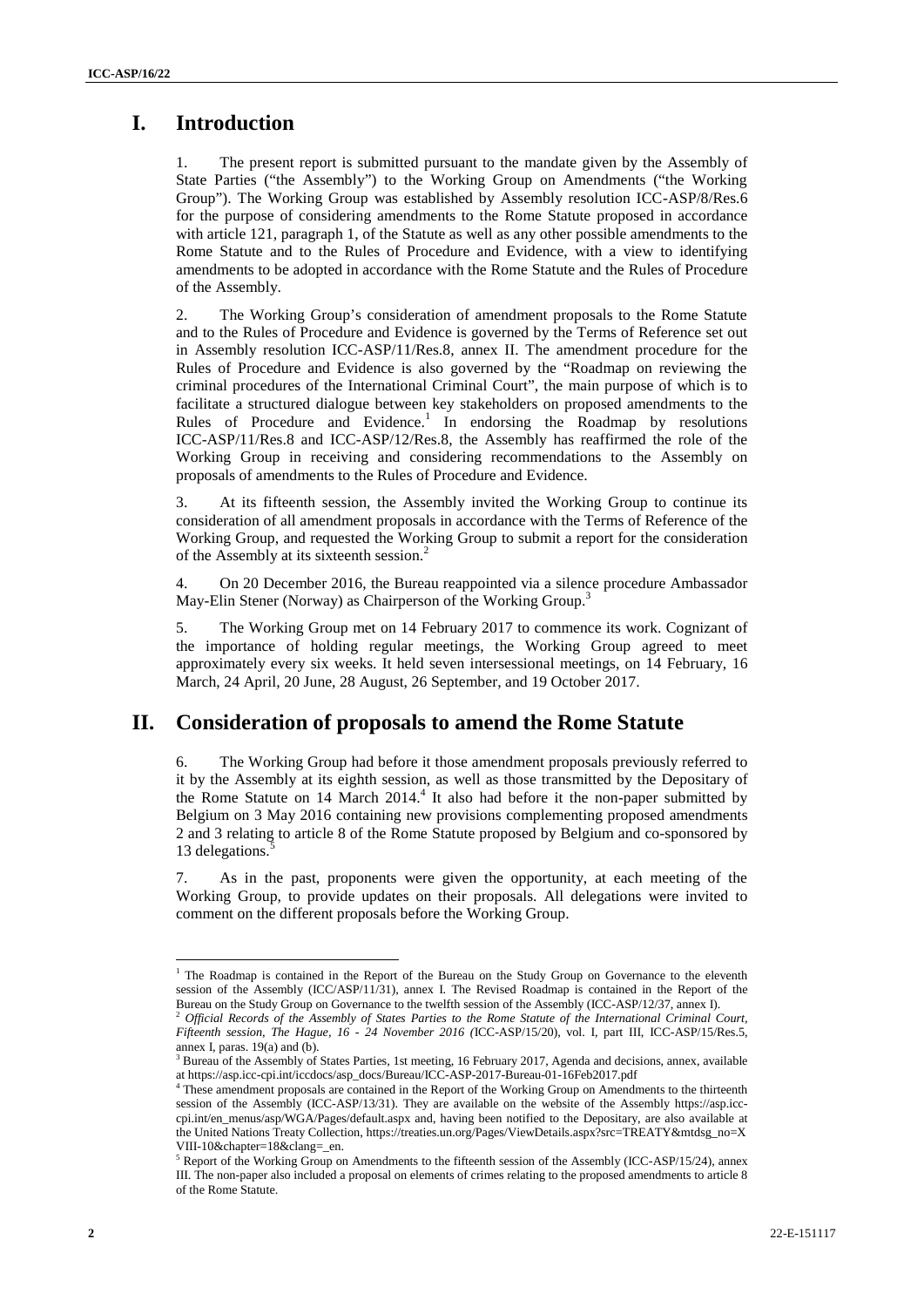### **A. Belgium**

8. Following its consideration of the above-mentioned non-paper submitted by Belgium during the previous intersessional period, the Working Group had agreed to consider the proposal to amend article 8 of the Rome Statute in depth at its future meetings on the basis of that non-paper, which would develop into a rolling text reflecting the state of the discussions, with the aim of submitting a recommendation to the Assembly at its sixteenth session.<sup>6</sup>

9. At the first meeting, on 14 February 2017, the Working Group thus continued its consideration of the non-paper, which was further discussed at the second to fourth meetings, on 16 March, 24 April and 20 June.

10. Belgium recalled the history of the proposal and emphasized its topicality, as the four types of weapons covered either had been recently used or were increasingly likely to be used by State and non-State actors. Recalling the requirement in article 121, paragraph 2, of the Rome Statute, the sponsor expressed the hope that agreement would be reached in time for the Assembly to be in a position to take up the proposal at its sixteenth session.

11. Over the course of the discussion, the sponsor introduced several revisions to the proposal in response to comments and concerns raised by delegations. In proposed article 8, paragraph 2 (b) (xxvii) and paragraph 2 (e) (xvi), as well as the corresponding elements of crimes, the expression "[including their] equipment or means of delivery" was suppressed since it created confusion. In proposed article 8, paragraph 2 (b) (xxviii) and paragraph 2 (e) (xvii), as well as the corresponding elements of crimes, the terms "employing/ employed" were replaced with "using/used" to ensure consistency with the Convention on the Prohibition of the Use, Stockpiling, Production and Transfer of Anti-Personnel Mines and on their Destruction. In paragraph 1 of the elements of crimes relating to article 8, paragraph 2 (b) (xxvii) and paragraph 2 (e) (xvi), the expression "designed to use" was replaced with the more inclusive term "which". In the elements of crimes relating to article 8, paragraph 2 (b) (xxvii) and paragraph 2 (e) (xvi), the expression "whatever their origin or method of production" had been added in paragraph 1 and paragraph 2 had been deleted, for purposes of consistency with the definitions of the crimes themselves. In paragraph 2 of the elements of crimes relating to article 8, paragraph 2 (b) (xxx) and paragraph 2 (e) (xix), the term "is" was replaced with "was".<sup>7</sup>

12. At the third meeting, on 24 April, Belgium introduced a draft resolution based on Review Conference resolution RC/Res.5. It emphasized that the intention was not to prejudge the outcome of the discussion, but to assist the Working Group in its consideration of the issue, given the time constraints under which it was operating. Following concerns raised by a few delegations, Belgium presented a revised draft resolution at the fourth meeting, on 20 June, where the reference to customary international law in the sixth preambular paragraph was deleted in recognition of the absence of general agreement that the proposed crimes were all crimes under existing customary international law.<sup>8</sup>

13. In the course of the discussion, widespread support was expressed for the proposed amendments. Some delegations cautioned against the inclusion in the Statute of the proposed crimes. A few delegations were not convinced by the proponent's argument that the proposed crimes could be seen as reflective of customary international law. A few delegations also argued that the existence of a criminal prohibition under customary international law was a prerequisite or at least a key factor for the inclusion of war crimes in the Rome Statute. It was also maintained that the drafters of the Rome Statute had considered but ultimately rejected including in the war crimes provision three of the four types of weapons covered by the amendment proposal and that no convincing reasons warranted a departure from the balance carefully struck in Rome. Questions were also asked whether the four weapon types should be treated with equity given the varying degree of support for the treaties prohibiting their usage. Some also argued that additional amendments would fragment the Rome Statute system in general and article 8 in particular, which could have a negative effect on universality, especially by deterring ratifications to

 $<sup>6</sup>$  Ibid., para. 16.</sup>

<sup>&</sup>lt;sup>7</sup> The revised proposal on the elements of crimes is reproduced in annex III of the present report. <sup>8</sup> The draft resolution is reproduced in annex IV of the present report.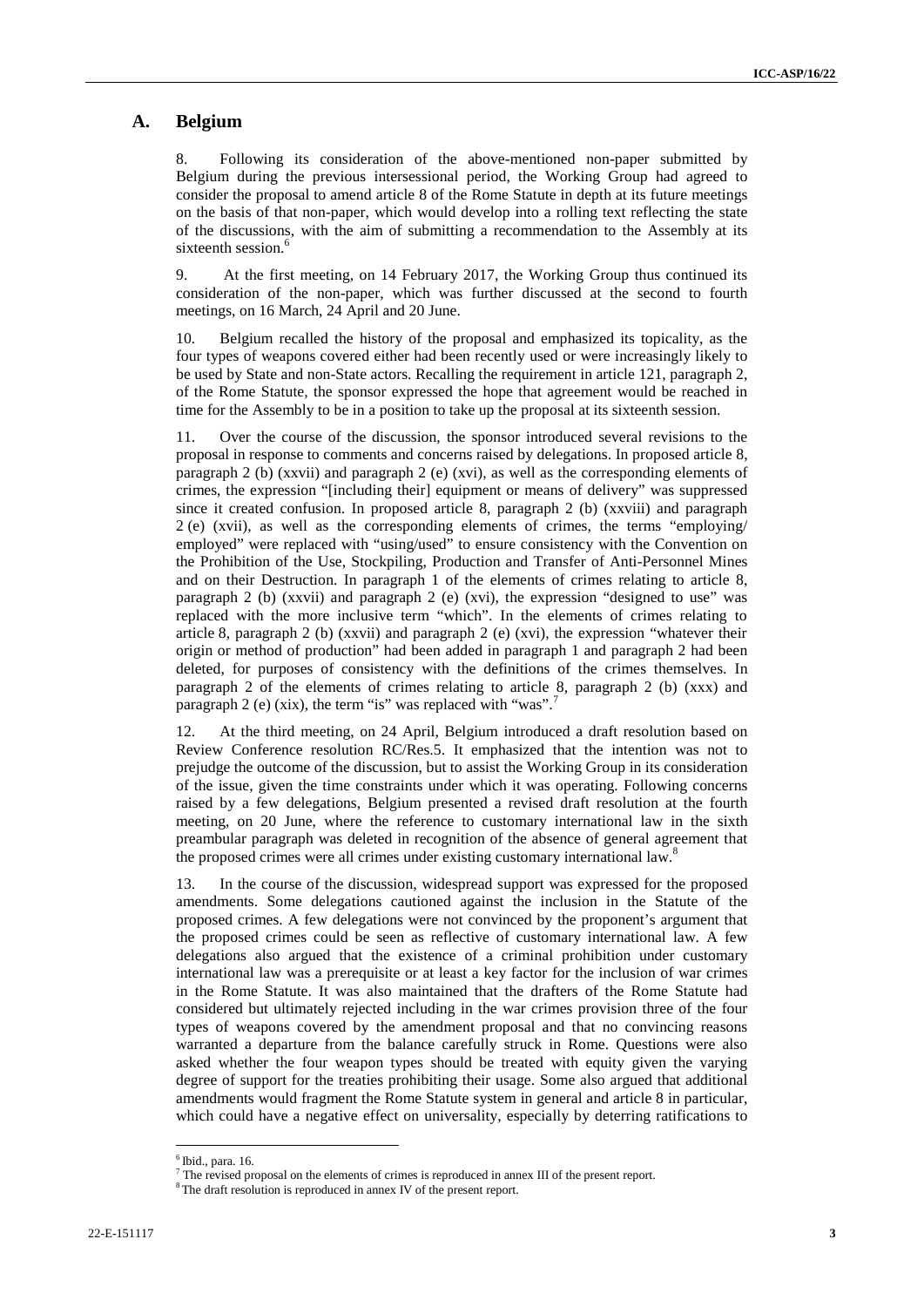the Rome Statute by States not Parties to the relevant treaties on which the amendments were based.

14. In response, it was maintained that the amendments could be said to codify crimes under customary international law, all the while acknowledging that States could have a different position on the matter. It was also argued that neither the Rome Statute nor subsequent amendment practice indicated that amendments had to reflect crimes under customary international law. It was further argued that article 8 already included crimes not prohibited under customary international law at the time of their inclusion in the Rome Statute, such as the recruitment of children and attacks against peacekeepers. It was stated that adoption of the amendments would strengthen the Court by enhancing the scope of protection from war crimes. Moreover, it was pointed out that the Rome Statute allowed new States Parties to ratify the original text only; any amendments would therefore not prevent ratification by future States Parties and indeed, by making the Court more relevant, could have a positive impact on universality. As to existing State Parties, they would be free to ratify the amendments or not.

15. As regards the question of the appropriateness of moving forward with the proposal, a large number of delegations supported such action and favoured its circulation by the Chair of the Working Group in time to comply with the three-month notification rule. They stressed the fact that the proposal had been under consideration for many years and had been refined through lengthy and thorough consultations between the sponsor and other delegations.

16. Some delegations had other, more overarching objections against amending the Rome Statute as the Court was faced with challenges such as non-cooperation and threats of withdrawal. Some delegations also argued that the Assembly had other particularly important matters to tackle, especially the activation of the crime of aggression. In response, it was argued that the various topics on the agenda of the Assembly had to be addressed on their individual merits.

17. At the fourth meeting, on 20 June, the Chair observed that, while there was strong support for the circulation of a Chair's text with a view to its submission to the Depositary, she was not in a position to proceed, given the absence of consensus. She would continue consultations with interested delegations in the coming weeks.

18. On 15 August, the Secretary-General of the United Nations, in his capacity as Depositary of the Rome Statute, circulated the text of amendments to article 8 of the Statute, at the request of Belgium.<sup>9</sup>

19. At the fifth meeting of the Working Group, on 28 August, Belgium explained that it had decided to submit the proposal to the Depositary in order to satisfy the procedural requirements in article 121, paragraph 2, of the Rome Statute, since the absence of consensus impeded the Chair from doing so. In the ensuing debate, widespread support was again expressed for the proposal. However, some delegations maintained their above mentioned reservations. A few delegations, irrespective of their national position on the amendment proposals, recalled the importance of achieving consensus before recommending them to the Assembly for adoption.

20. At the sixth meeting of the Working Group, on 26 September, the Chair recalled her proposal to hold discussion within an open-ended small group of interested delegations. However, while a few delegations expressed their openness to the proposal, most delegations expressed concerns that such open-ended small group would not bring any added value unless discussions focused on addressing remaining issues with concerned States Parties.

21. At the seventh meeting of the Working Group, on 19 October, the Chair recalled that there was strong support in favour of recommending that the Assembly adopt the amendment proposal. However, some delegations reiterated the abovementioned concerns and maintained that they did not support recommending that the Assembly adopt the proposal. The Chair encouraged those States with outstanding concerns to continue

<sup>&</sup>lt;sup>9</sup> Depositary Notification C.N.480.2017, issued on 15 August 2017 by the United Nations Secretary-General, in his capacity as Depositary of the Rome Statute of the International Criminal Court. The text of the proposed amendments is reproduced in annex II of the present report.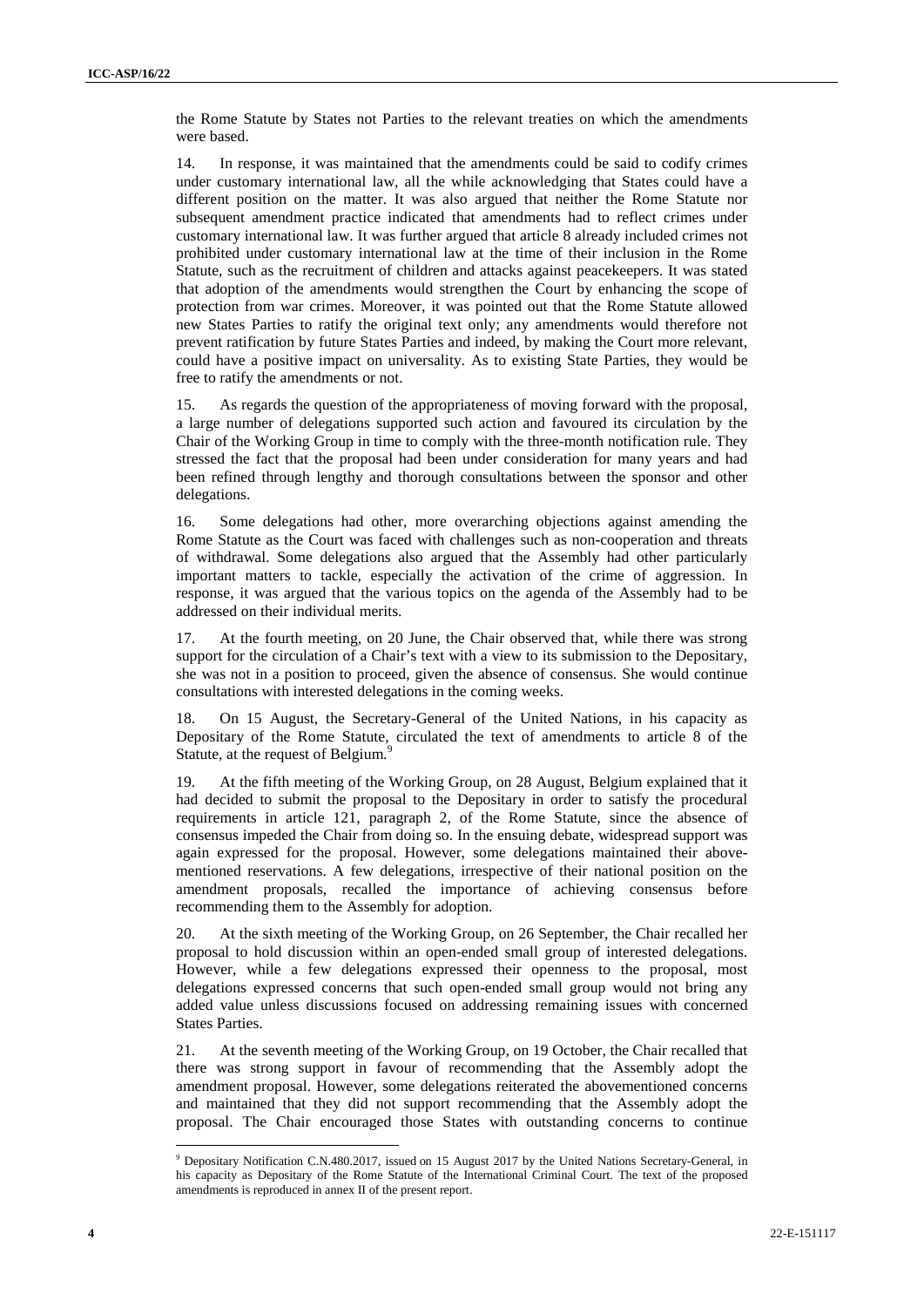working to address such concerns, given the strong support but absence of consensus for the amendments.

22. The Working Group agreed to reconvene in advance of, and if need be, during the sixteenth session of the Assembly to continue the discussion on the amendment proposal.

#### **B. Mexico**

23. At the first meeting, on 14 February 2016, Mexico indicated that it would present an updated paper on its proposal after the conclusion of the United Nations Conference to Negotiate a Legally Binding Instrument to Prohibit Nuclear Weapons, Leading Towards their Total Elimination.

### **C. Trinidad and Tobago**

24. No further updates were provided by Trinidad and Tobago concerning its proposal during the intersessional period.

### **D. South Africa**

25. No further updates were provided by South Africa concerning its proposal during the intersessional period.

### **E. Kenya**

26. No further updates were provided by Kenya concerning its proposal during the intersessional period.

## **III. Consideration of proposals to amend the Rules of Procedure and Evidence**

### **A. Provisional amendments to rule 165**

27. The Working Group had before it the provisional amendments to rule 165 adopted by the Court on 10 February 2016 and referred to it by the Study Group on Governance.<sup>10</sup> as well the non-paper jointly submitted by France and Germany containing a proposal to amend the text of provisional rule  $165$ .<sup>11</sup>

28. At its first meeting, on 14 February 2017, the Working Group continued its consideration of the provisional amendments to rule 165. France and Germany referred to the proposal they had submitted in 2016, which was aimed at addressing their concerns with regard to the legality of the provisional amendments, while taking into account the need to enhance the efficiency of the proceedings. However, the French and German proposal did not attract support. France and Germany stressed that they were open to further discussions regarding their proposal, including amending the text of the proposal.

29. The Chair, at the sixth meeting, on 26 September 2017, noted that, although a large majority of States Parties supported the adoption of the provisional amendments by the Assembly, there was no consensus in light of the outstanding concerns of a few States. The Working Group was therefore not in a position to make a concrete recommendation to the Assembly regarding the provisional amendments.

30. There was also no agreement as regards the question whether the provisional amendments were applicable pending a decision of the Assembly.<sup>12</sup> A few delegations maintained that the Court could not apply the provisional rule as long as the Assembly had

<sup>&</sup>lt;sup>10</sup> Report of the Working Group on Amendments to the fifteenth session of the Assembly (ICC-ASP/15/24), annex IV.

 $11$  Ibid., annex V.

<sup>&</sup>lt;sup>12</sup> Report of the Working Group on Amendments to the fifteenth session of the Assembly (ICC-ASP/15/24/Add.1), paras. 37 *bis* and 37 *ter*.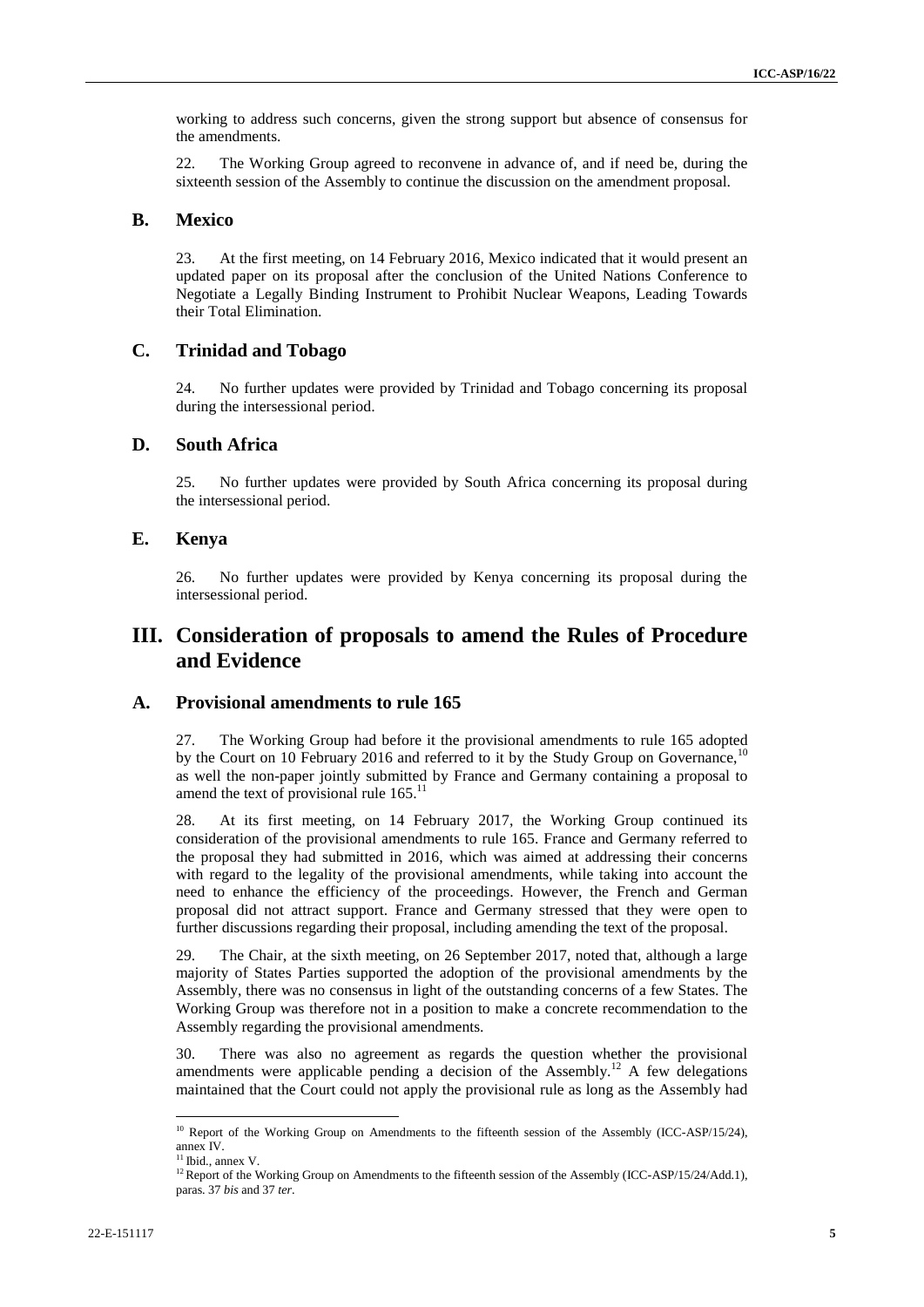not decided whether to adopt, amend or reject the amendments. However, other delegations took the view that the provisional amendments remained applicable pending a decision by the Assembly of whether to adopt, amend or reject the amendments. In this connection, it was observed that it would not be for the Assembly to pronounce itself on this issue as it was for the Court to adjudicate the matter.

### **B. Proposed amendment to rule 76 (3)**

31. At the first meeting, on 14 February 2017, the Chair reminded the Working Group that it remained seized of the proposed amendment to rule 76(3). No delegation provided any further update on the issue.

# **IV. Information on the status of ratifications of the Kampala amendments to the Rome Statute as well as on the amendment adopted at the fourteenth session of the Assembly**

32. The Working Group was kept regularly informed of any ratifications of the amendments to the Rome Statute adopted at the 2010 Review Conference or at the fourteenth session of the Assembly. Since the submission of its last report, Argentina and Portugal had ratified the Kampala amendment relating to article 8 of the Rome Statute; Argentina and Portugal had ratified the Kampala amendments on the crime of aggression; and the Austria, Netherlands and Portugal had ratified the amendment to article 124 of the Rome Statute.

33. As of 9 October 2017, the Kampala amendment to article 8 had been ratified by 34 States Parties, the Kampala amendments on the crime of aggression had been ratified by 34 States Parties and the amendment to article 124 had been ratified by six States Parties.

## **V. Decisions and recommendations**

34. The Working Group agrees to reconvene in advance of, and if need be, during the sixteenth session of the Assembly to continue the discussion on amending article 8 of the Rome Statute.

35. The Working Group recommends that regular meetings be held throughout 2018, including, if necessary, in expert meetings format.

36. The Working Group concludes its intersessional work by recommending to the Assembly the inclusion in the omnibus resolution of two paragraphs (annex I).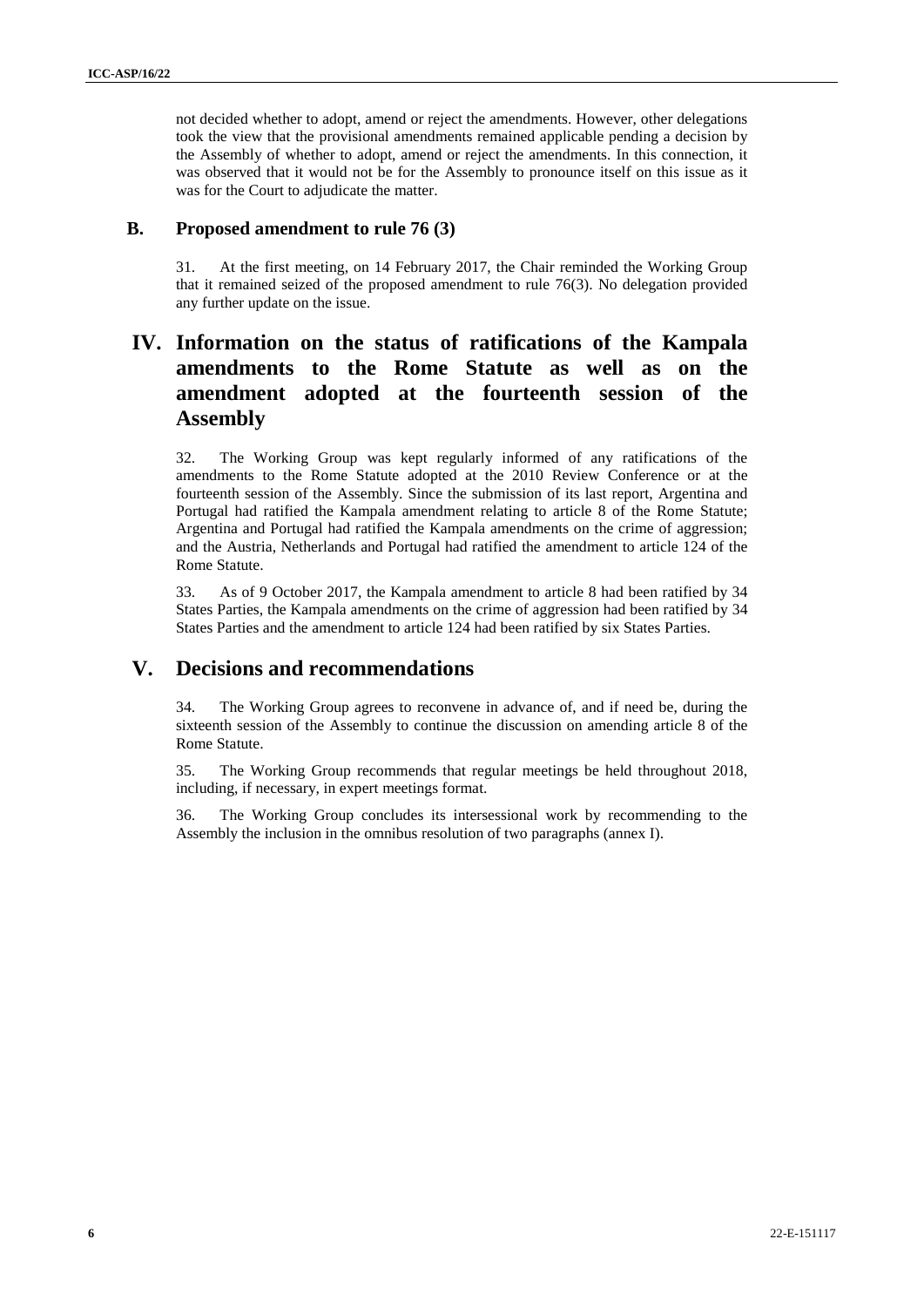## **Annex I**

# **Draft text for the omnibus resolution**

1. Paragraph 125 of the 2016 omnibus resolution (ICC-ASP/15/Res.5) remains unchanged, reading:

"*Welcomes* the report of the Working Group on Amendments."

2. Paragraph 19 of annex I (mandates) of the 2016 omnibus resolution (ICC-ASP/15/Res.5) is replaced by the following:

"(a) *invites* the Working Group to continue its consideration of all amendment proposals, in accordance with the Terms of Reference of the Working Group; and

(b) *requests* the Working Group to submit a report for the consideration of the Assembly at its seventeenth session;"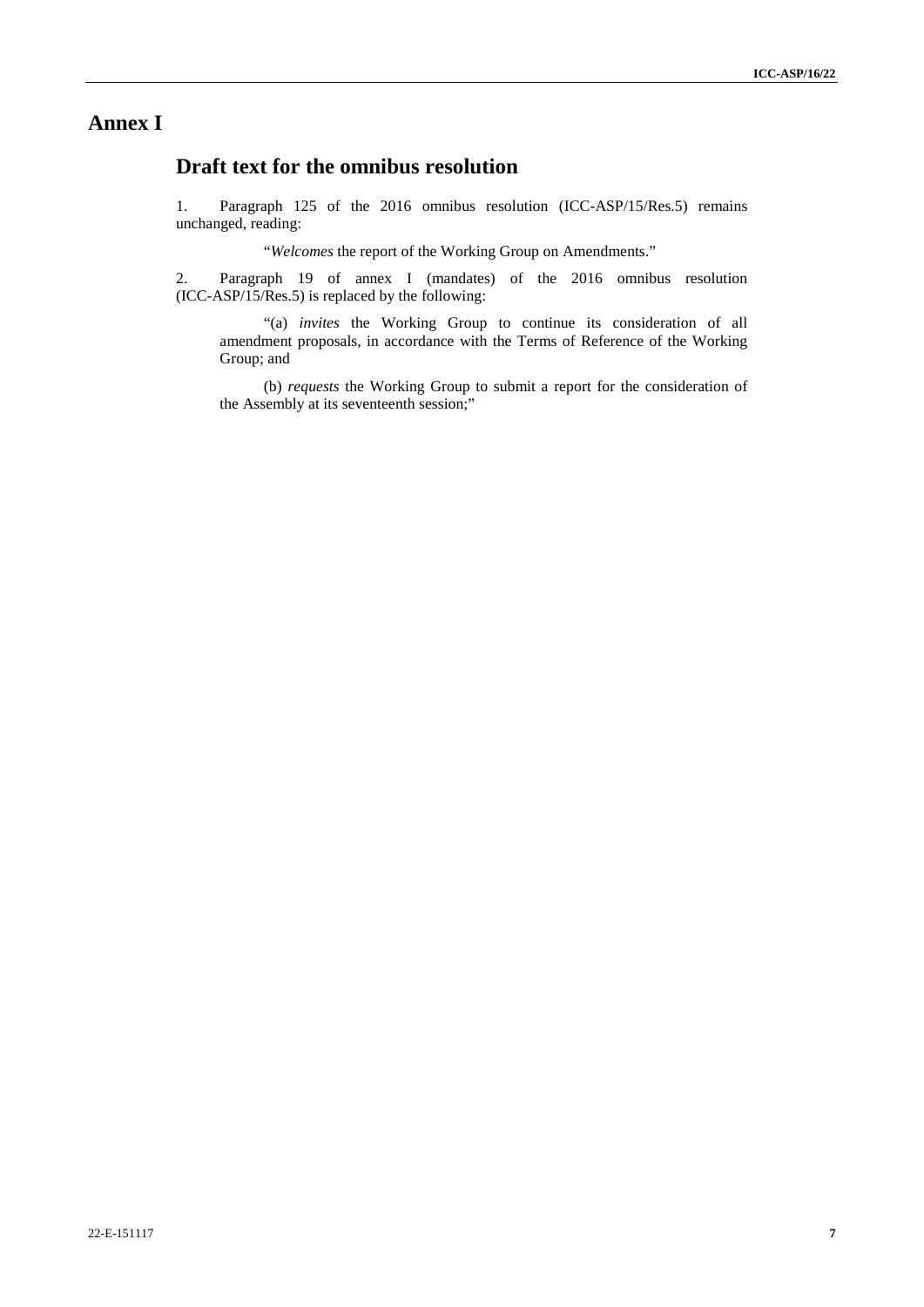### **Annex II**

**Amendments to article 8 of the Rome Statute proposed by Belgium and circulated by the Depositary on 15 August 2017**<sup>1</sup>

**1. To be inserted as article 8, paragraph 2 (b) (xxvii), and article 8, paragraph 2 (e) (xvi)**

Employing weapons, which use microbial or other biological agents, or toxins, whatever their origin or method of production;

**2. To be inserted as article 8, paragraph 2 (b) (xxviii), and article 8, paragraph 2 (e) (xvii)**

Using anti-personnel mines;

**3. To be inserted as article 8, paragraph 2 (b) (xxix), and article 8, paragraph (2) (e) (xviii)**

Employing weapons the primary effect of which is to injure by fragments which in the human body escape detection by X-rays;

**4. To be inserted as article 8, paragraph 2 (b) (xxx), and article 8, paragraph 2 (e) (xix)**

Employing laser weapons specifically designed, as their sole combat function or as one of their combat functions, to cause permanent blindness to unenhanced vision, that is to the naked eye or to the eye with corrective eyesight devices;

<sup>&</sup>lt;sup>1</sup> Depositary Notification C.N.480.2017, issued on 15 August 2017 by the United Nations Secretary-General in his capacity as Depositary of the Rome Statute of the International Criminal Court.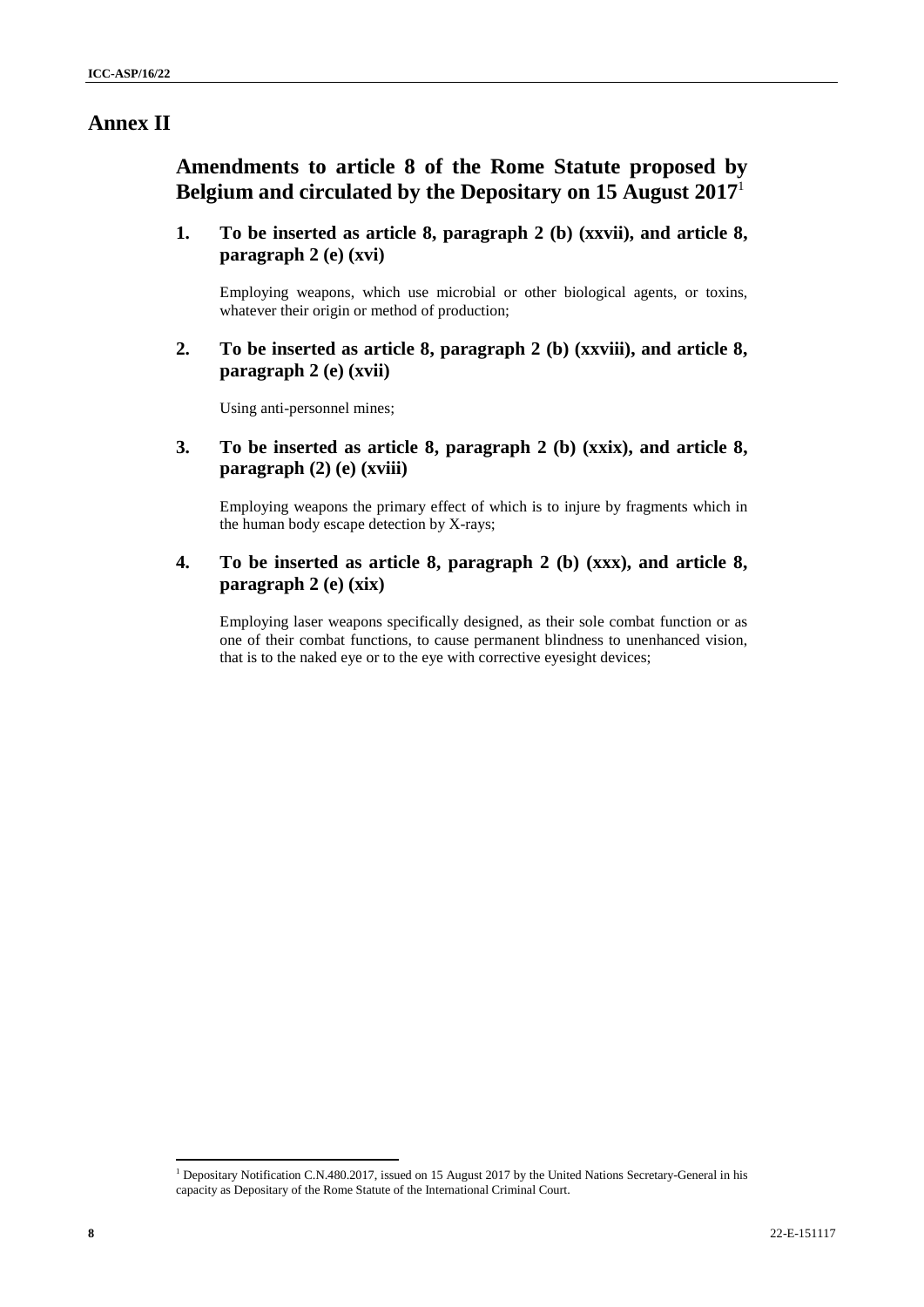### **Annex III**

# **Non-paper submitted by Belgium: proposal for elements of crimes relating to the proposed amendments to article 8**

#### **A. New article 8-2-b)xxvii)**

1. The perpetrator employed weapons which use microbial or other biological agents, or toxins, whatever their origin or method of production.

2. The conduct took place in the context of and was associated with an international armed conflict.

3. The perpetrator was aware of the factual circumstances that established the existence of an armed conflict.

#### **B. New article 8-2-b)xxviii)**

1. The perpetrator used mines<sup>1</sup> designed to be exploded by the presence, proximity or contact of a person and that will incapacitate, injure or kill one or more persons.<sup>2</sup>

2. The conduct took place in the context of and was associated with an international armed conflict.

3. The perpetrator was aware of the factual circumstances that established the existence of an armed conflict.

### **C. New article 8-2-b)xxix)**

1. The perpetrator employed weapons the primary effect of which is to injure by fragments which in the human body escape detection by X-rays.

2. The conduct took place in the context of and was associated with an international armed conflict.

3. The perpetrator was aware of the factual circumstances that established the existence of an armed conflict.

### **D. New article 8-2-b)xxx)**

1. The perpetrator employed laser weapons specifically designed, as their sole combat function or as one of their combat functions, to cause permanent blindness<sup>3</sup> to unenhanced vision, that is to the naked eye or to the eye with corrective eyesight devices.

2. The blinding was not an incidental or collateral effect of the legitimate military employment of laser systems, including laser systems used against optical equipment.

3. The conduct took place in the context of and was associated with an international armed conflict.

4. The perpetrator was aware of the factual circumstances that established the existence of an armed conflict.

<sup>&</sup>lt;sup>1</sup> The term "mines" means "a munition designed to be placed under, on or near the ground or other surface area" and to be exploded by the presence, proximity or contact of a person or a vehicle.

<sup>&</sup>lt;sup>2</sup> It is understood that this element does not encompass the use of mines designed to be detonated by the presence, proximity or contact of a vehicle as opposed to a person, that are equipped with anti-handling devices. Those mines are not considered anti-personnel mines as a result of being so equipped.

The terms "anti-handling devices" mean "a device intended to protect a mine and which is part of, linked to, attached to or placed under the mine and which activates when an attempt is made to tamper with or otherwise intentionally disturb the mine".

 $3$  The terms "permanent blindness" mean "irreversible and uncorrectable loss of vision which is seriously disabling with no prospect of recovery".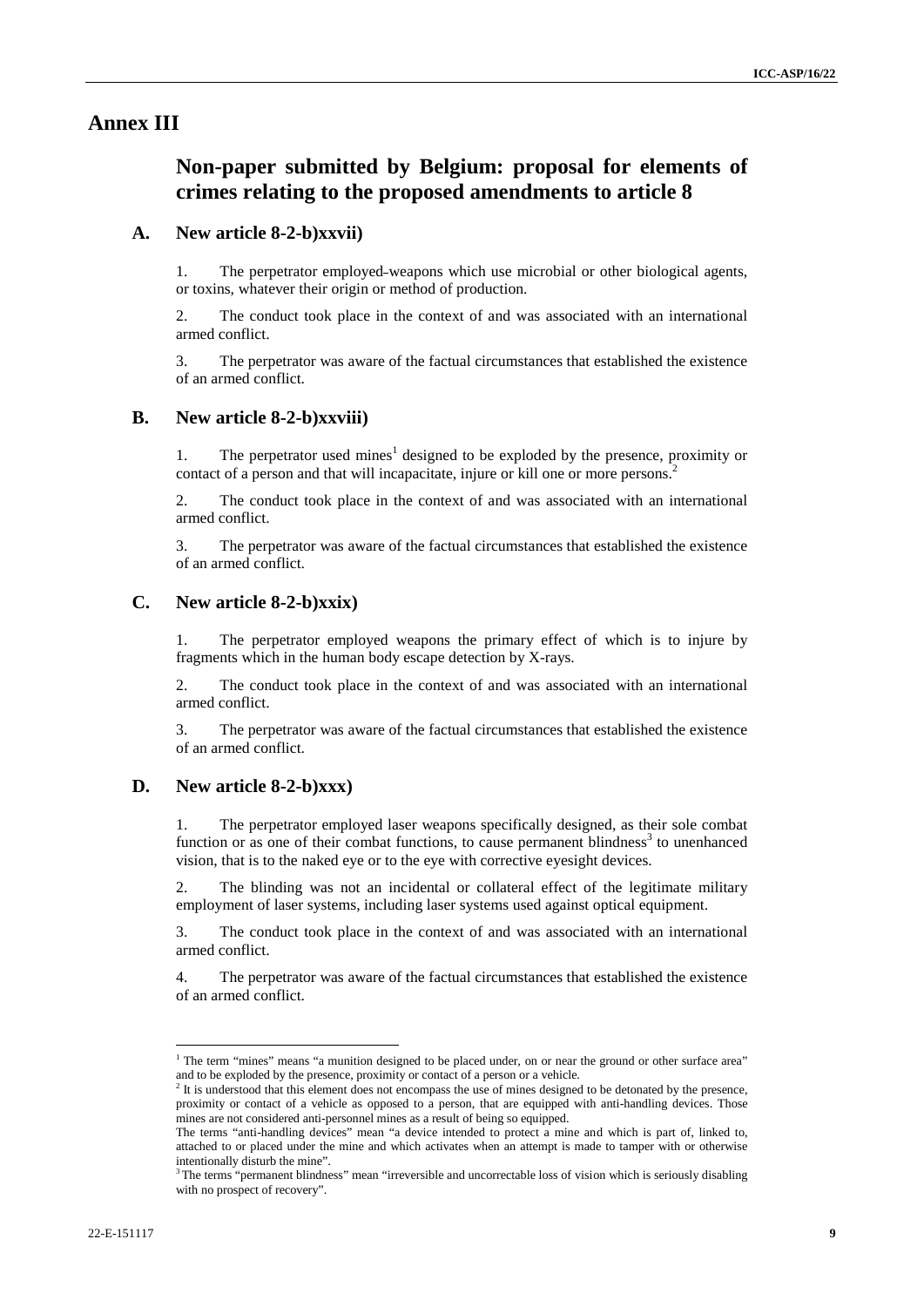### **E. New article 8-2-e)xvi)**

1. The perpetrator employed weapons which use microbial or other biological agents, or toxins, whatever their origin or method of production.

2. The conduct took place in the context of and was associated with an armed conflict not of an international character.

3. The perpetrator was aware of the factual circumstances that established the existence of an armed conflict.

### **F. New article 8-2-e)xvii)**

1. The perpetrator used mines<sup> $4$ </sup> designed to be exploded by the presence, proximity or contact of a person and that will incapacitate, injure or kill one or more persons.<sup>5</sup>

2. The conduct took place in the context of and was associated with an armed conflict not of an international character.

3. The perpetrator was aware of the factual circumstances that established the existence of an armed conflict.

### **G. New article 8-2-e)xviii)**

1. The perpetrator employed weapons the primary effect of which is to injure by fragments which in the human body escape detection by X-rays.

2. The conduct took place in the context of and was associated with an armed conflict not of an international character.

3. The perpetrator was aware of the factual circumstances that established the existence of an armed conflict.

### **H. New article 8-2-e)xix)**

1. The perpetrator employed laser weapons specifically designed, as their sole combat function or as one of their combat functions, to cause permanent blindness<sup>6</sup> to unenhanced vision, that is to the naked eye or to the eye with corrective eyesight devices.

2. The blinding was not an incidental or collateral effect of the legitimate military employment of laser systems, including laser systems used against optical equipment.

3. The conduct took place in the context of and was associated with an armed conflict not of an international character.

4. The perpetrator was aware of the factual circumstances that established the existence of an armed conflict.

<sup>&</sup>lt;sup>4</sup> The term "mines" means "a munition designed to be placed under, on or near the ground or other surface area" and to be exploded by the presence, proximity or contact of a person or a vehicle.

It is understood that this element does not encompass the use of mines designed to be detonated by the presence, proximity or contact of a vehicle as opposed to a person, that are equipped with anti-handling devices. Those mines are not considered anti-personnel mines as a result of being so equipped.

The terms "anti-handling devices" mean "a device intended to protect a mine and which is part of, linked to, attached to or placed under the mine and which activates when an attempt is made to tamper with or otherwise intentionally disturb the mine".

 $6$ The terms "permanent blindness" mean "irreversible and uncorrectable loss of vision which is seriously disabling with no prospect of recovery".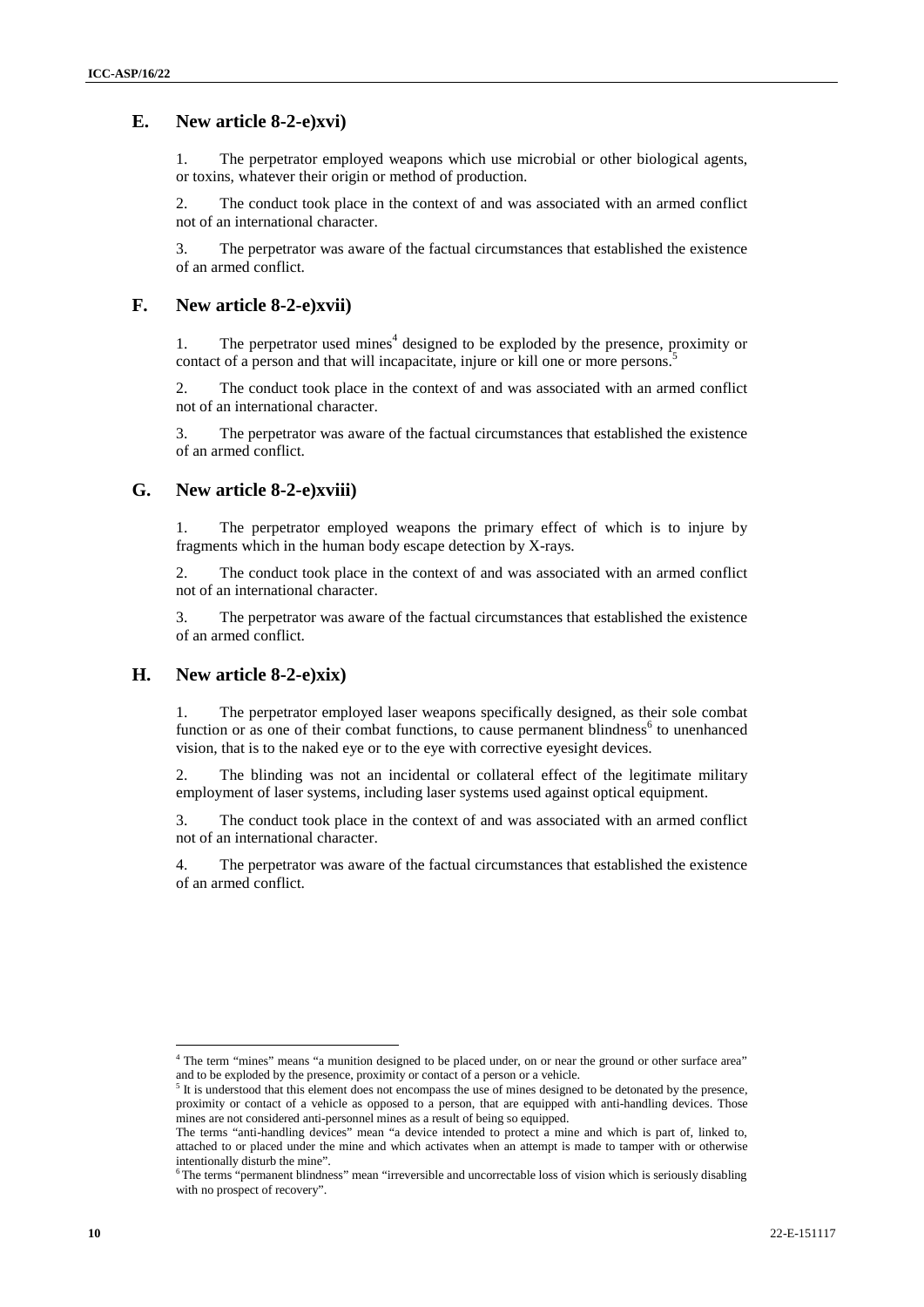# **Annex IV**

### **Draft resolution proposed by Belgium**

#### *The Assembly of the States Parties*

*Noting* article 121, paragraphs 1 and 2, of the Rome Statute of the International Criminal Court which permits the Assembly of States Parties to adopt any proposed amendment to the Rome Statute after the expiry of seven years from the entry into force of the Statute,

*Noting* article 121, paragraph 5, of the Statute which states that any amendment to articles 5, 6, 7 and 8 of the Statute shall enter into force for those States Parties which have accepted the amendment one year after the deposit of their instruments of ratification or acceptance and that in respect of a State Party which has not accepted the amendment, the Court shall not exercise its jurisdiction regarding the crime covered by the amendment when committed by that State Party's nationals or on its territory, and *confirming* its understanding that in respect to this amendment the same principle that applies in respect of a State Party which has not accepted the amendment applies also in respect of States that are not parties to the Statute,

*Confirming* that, in light of the provision of article 40, paragraph 5, of the Vienna Convention on the Law of Treaties, States that subsequently become States Parties to the Statute will be allowed to decide whether to accept the amendment contained in this resolution at the time of ratification, acceptance or approval of, or accession to the Statute,

*Noting* article 9 of the Statute on the Elements of Crimes which states that such Elements shall assist the Court in the interpretation and application of the provisions of the crimes within its jurisdiction,

*Considering* that where the elements of the crimes specify that the conduct took place in the context of and was associated with an armed conflict, they consequently confirm the exclusion from the Court's jurisdiction of law enforcement situations,

*Considering* that the crimes referred to in article 8, paragraph 2 (b) (xxvii) and article 8, paragraph 2 (e) (xvi) (employing microbial, biological or toxins weapons); in article 8, paragraph 2 (b) (xviii) and article 8, paragraph 2 (e) (xvii) (using anti-personnel mines); in article 8, paragraph 2 (b) (xxix) and article 8, paragraph 2 (e) (xviii) (employing weapons that injure by fragments undetectable by X-rays) and in article 8, paragraph 2 (b) (xxx) and article 8, paragraph 2 (e) (xix) (employing laser blinding weapons) are serious violations of the laws applicable in international armed conflict and in armed conflict not of an international character,

1. *Decides* to adopt the amendment to article 8, paragraph 2 (b) and to article 8, paragraph 2 (e), of the Rome Statute of the International Criminal Court contained in annex I to the present resolution, which is subject to ratification or acceptance and shall enter into force in accordance with article 121, paragraph 5, of the Statute;

2. *Decides* to adopt the relevant elements to be added to the Elements of Crimes, as contained in annex II to the present resolution.